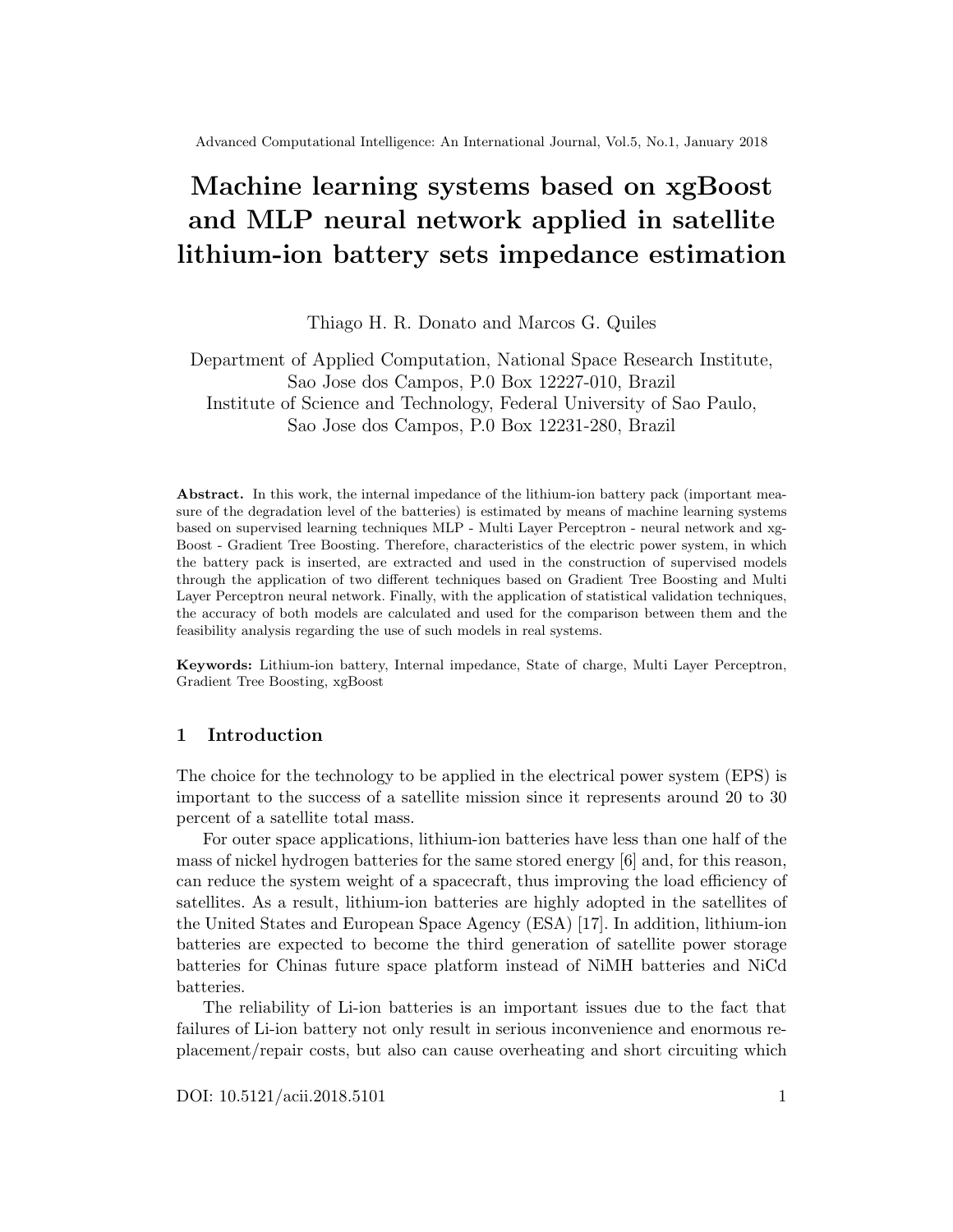can lead to catastrophic consequences, such as explosion. In order to prevent severe failures from occurring, and to optimize Li-ion battery maintenance schedules, breakthroughs in prognostics and health monitoring of Li-ion batteries, with an emphasis on fault detection, correction and remaining-useful-life prediction, must be achieved [20].

Battery PHM has a wide variety of meaning, ranging from irregular manual measurements of voltage and electrolyte specific characteristics to fully automated online observation of various measured and estimated battery parameters. An important battery PHM analysis consists of the measurement of its state of charge (SOC). The state of charge (SOC) of Li-ion battery sets is a function of its internal impedance. Therefore, the state of charge (SOC) can be estimated through the methods described on Section 2 or determined by the battery internal impedance measurement or estimation along the operating cycles, as proposed in this study.

## 2 Li-ion battery state of charge (SOC) estimation

State of charge estimation has always been a big concern for all battery driven devices but its definition presents many different issues [3]. In general, the SOC of a battery is defined as the ratio of its current capacity  $(Q_t)$  to the nominal capacity  $(Q_n)$ . The nominal capacity is given by the manufacturer and represents the maximum amount of charge that can be stored in the battery. The SOC can be defined as follows:

$$
SOC_t = \frac{Q_t}{Q_n}.\tag{1}
$$

Therefore, once the nominal capacity is already defined, the methods described below intend to estimate the actual battery capacity after charge/discharge cycles.

The various mathematical methods of estimation are classified according to methodology. The classification of these SOC estimation methods is different in the various literatures. One approach is according to the following categories [18]:

#### 2.1 Direct measurements

Direct measurement methods refer to some physical battery properties such as the terminal voltage and impedance. Many different direct methods have been employed: open circuit voltage method, terminal voltage method, impedance measurement method, and impedance spectroscopy method.

Open circuit voltage method There is approximately a linear relationship between the  $SOC$  of the lead-acid battery and its open circuit voltage  $(OCV)$  given by: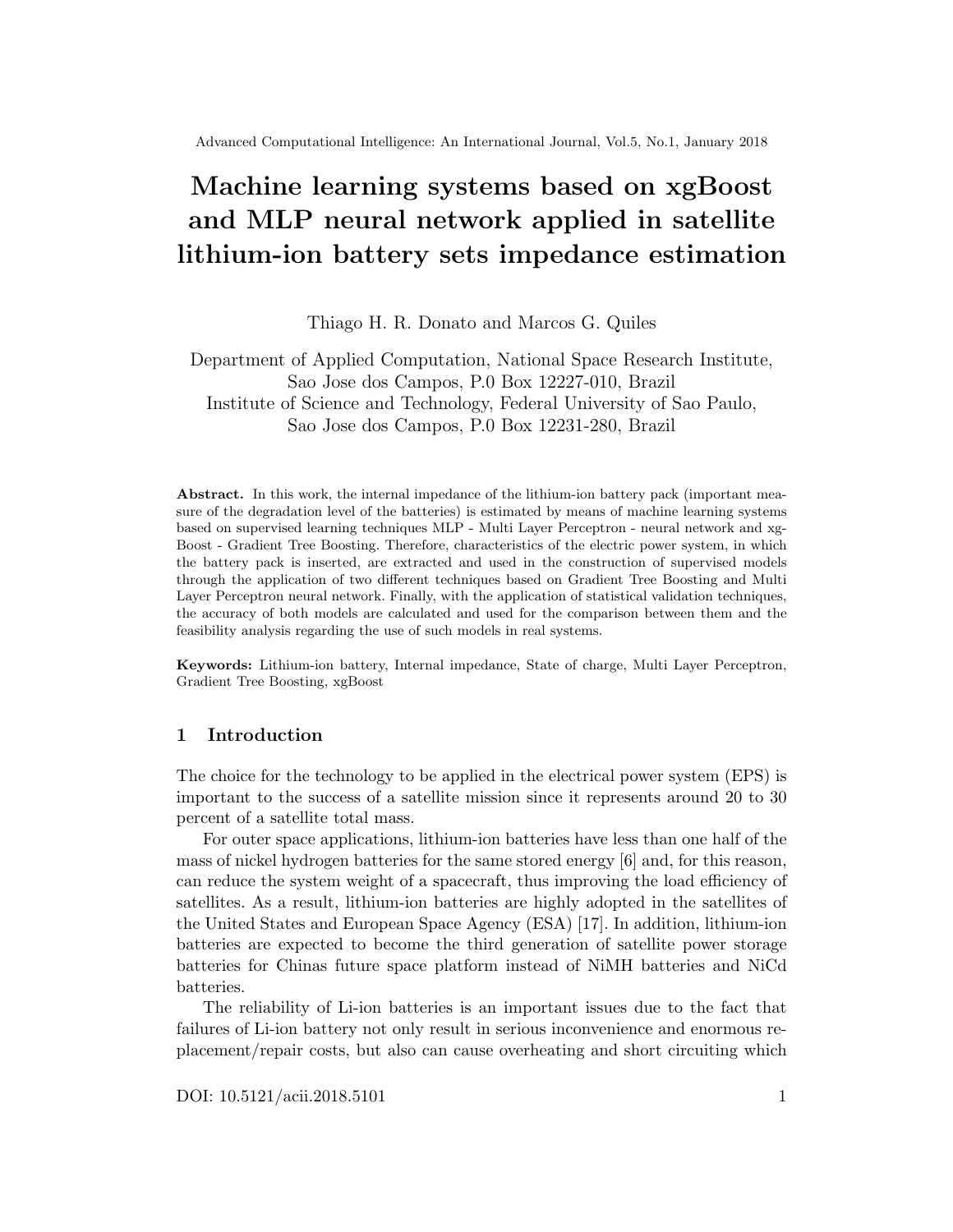$$
OCV(t) = a_1 \quad SOC(t) + a_0:
$$
 (2)

Where  $SOC(t)$  is the SOC of the battery at t,  $a_0$  is the battery terminal voltage when  $SOC = 0$ , and  $a_1$  is obtained from knowing the value of  $a_0$  and  $OCV(t)$  at  $SOC = 1$ . Unlike the lead-acid battery, the Li-ion battery does not have a linear relationship between the OCV and SOC [4].

Terminal voltage method The terminal voltage method is based on the terminal voltage drops because of the internal impedances when the battery is discharging, so the electromotive force  $(EMF)$  of battery is proportional to the terminal voltage. Since the EMF of battery is approximately linear proportional to the SOC, the terminal voltage of battery is also approximately linear proportional to the SOC [15]. The terminal voltage method has been employed at different discharge currents and temperatures but, at the end of battery discharge, the estimated error of terminal voltage method is large, because the terminal voltage of battery suddenly drops at the end of discharge.

Once the Li-ion battery does not have a linear relationship between the  $V_0C$ and SOC, this method is not indicated due to the estimation error.

Impedance spectroscopy method The impedance spectroscopy method measures battery impedances over a wide range of ac frequencies at different charge and discharge currents. The values of the model impedances are found by least-squares fitting to measured impedance values. SOC may be indirectly inferred by measuring present battery impedances and correlating them with known impedances at various SOC levels [10].

Coulomb counting method The Coulomb counting method measures the discharging current of a battery and integrates the discharging current over time in order to estimate  $SOC$ . Coulomb counting method is done to estimate the  $SOC(t)$ which is estimated from the discharging current,  $I(t)$  and previously estimated  $SOC$  values,  $SOC(t \t 1)$ .  $SOC$  is calculated by the following equation:

$$
SOC(t) = SOC(t \t 1) + \frac{I(t)}{Q_n} \t t
$$
\n(3)

#### 2.2 Machine learning systems

Machine learning system consists of an approach which uses pattern recognition and machine learning techniques to detect changes in system states [12]. With this approach, few information regarding to the analyzed system is necessary in order to build prognostic models due to the fact that only the monitored data itself is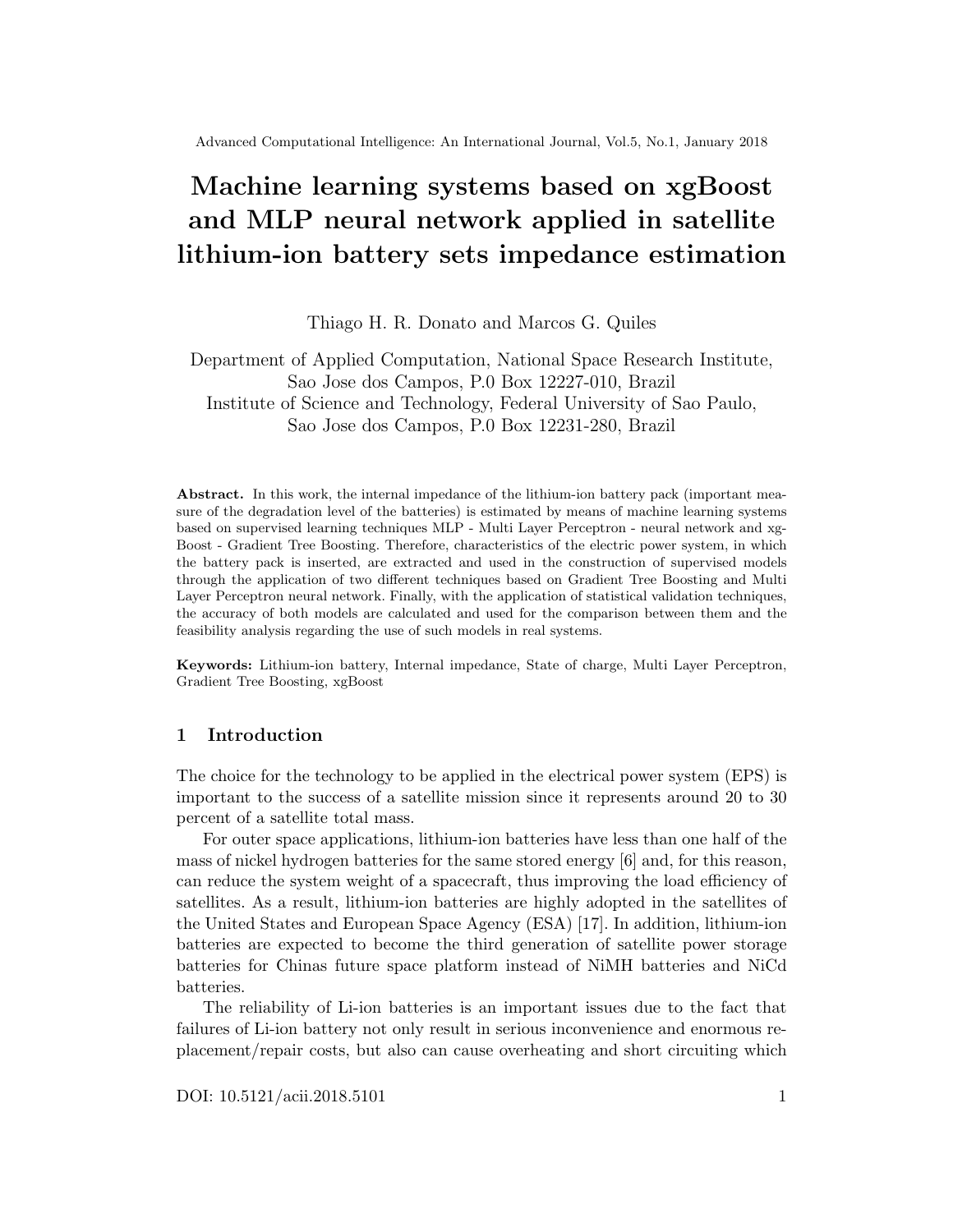necessary to elaborate them. For this reason, machine learning systems are adequate to  $EPS$  systems which are sufficiently complex such that developing an accurate physical model is prohibitively expensive. As batteries have been affected by many chemical factors and have nonlinear SOC, machine learning systems offer good solution for SOC estimation. However, this approach implies in wider confidence intervals than other approaches and requires a substantial amount of data for training.

After the data preparation, a machine learning algorithm shall be selected in order to build the machine learning system. The selection of a proper algorithm for a specific application is a challenging factor in applying data driven prognostics methods. Examples of machine learning algorithms applied in machine learning systems to estimate SOC: back propagation Multi Layer Perceptron neural network  $(MLP)$ , gradient boosting (*xqBoost*), radial basis function (*RBF*), fuzzy logic methods, support vector machine  $(SVM)$ , fuzzy neural network, and Kalman filter [16].

In this study, two machine learning systems were applied: MLP neural network (Section 2.2) and gradient boosting (Section 2.3)

Multi Layer Perceptron In order to build an algorithm capable of classifying a label attribute, the Multi Layer Perceptron (MLP) neural network can be applied. The MLP consists of a feedforward artificial neural network model that can be used in classification or prognostic issues.

The Multi Layer Perceptron network contains three or more layers (an input and an output layer with one or more hidden layers) of nonlinearly-activating neurons. Each neuron combine the inputs multiplied by their correspondent weights and apply an activation function which output is delivered as input of neurons of the following layer [8, Chapter 4].

In many practical applications of artificial neural networks (ANN), there exist natural constraints on the model such as monotonic relations between inputs and outputs that are known in advance. It is advantageous to incorporate these constraints into the ANN structure [19]. The monotonic Multi Layer Perceptron network (MONMLP) is an approach for multi-dimensional function approximation ensuring monotonicity for selected input-output relations. Moreover, we determine the requirements for the network structure regarding universal approximation capabilities.

#### 2.3 Gradient Tree Boosting

Gradient tree boosting is typically used with decision trees (especially CART trees) of a fixed size as base learners. For this special case Friedman proposes a modification to gradient boosting method which improves the quality of fit of each base learner.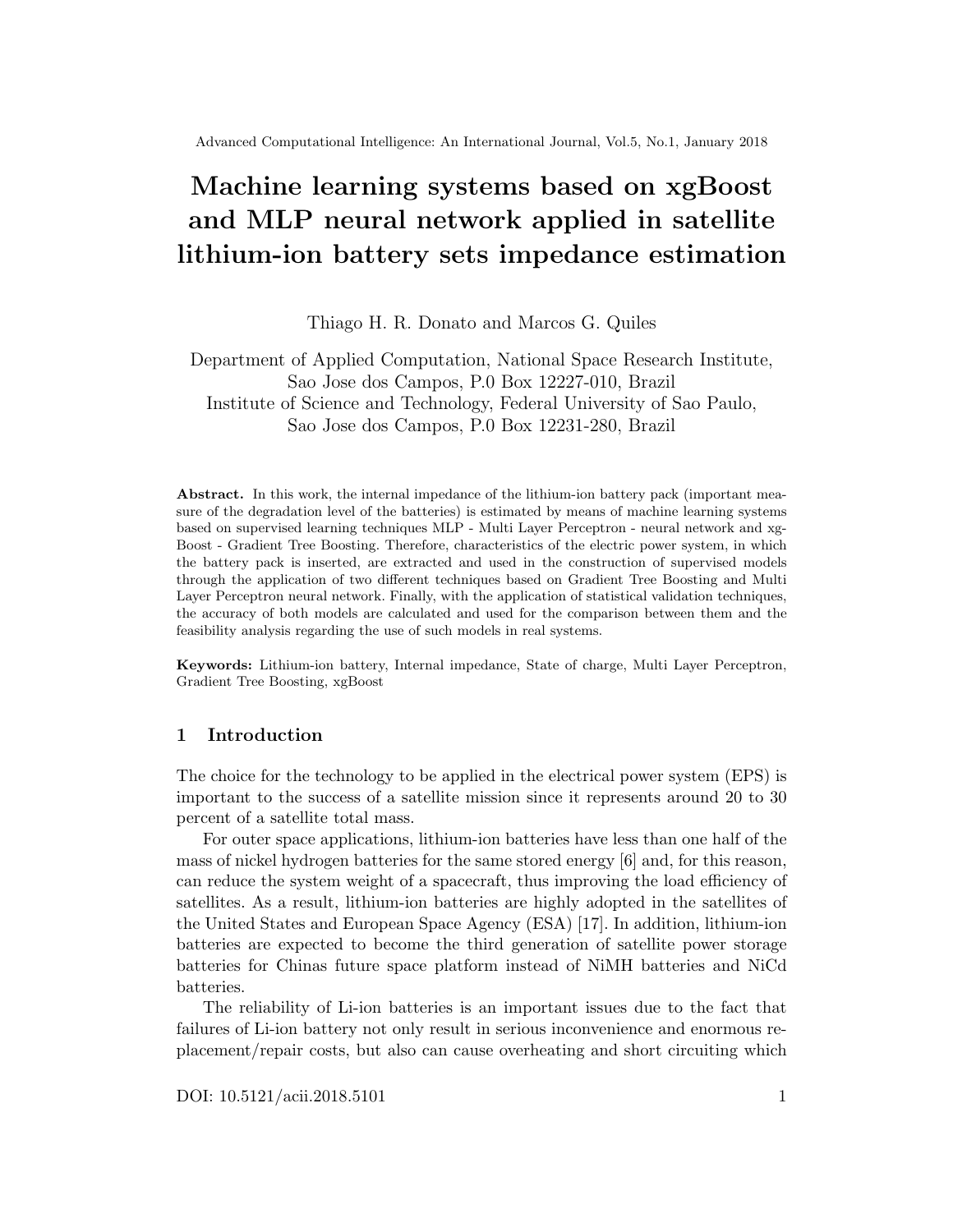Generic gradient boosting at the m th step would fit a decision tree  $h_m(x)$ to pseudo-residuals. Let  $J_m$  be the number of its leaves. The tree partitions the input space into  $J_m$  disjoint regions  $R_{1m}$ ; :::;  $R_{J_m,m}$  and predicts a constant value in each region. Using the indicator notation, the output of  $h_m(x)$  for input x can be written as the sum:

$$
h_m(x) = \sum_{j=1}^{\frac{1}{2}} b_{jm} I(x \ 2 R_{jm}); \tag{4}
$$

where  $b_{jm}$  is the value predicted in the region  $R_{jm}$ .

Then the coefficients  $b_{jm}$  are multiplied by some value  $m$ , chosen using line search so as to minimize the loss function, and the model is updated as follows:

$$
F_m(x) = F_{m-1}(x) + m h_m(x); \qquad m = \arg min_{i=1}^{\chi_0} L(y_i; F_{m-1}(x_i) + h_m(x_i))
$$
 (5)

Friedman proposes to modify this algorithm so that it chooses a separate optimal value  $\mu_{m}$  for each of the tree's regions, instead of a single  $\mu_{m}$  for the whole tree. He calls the modified algorithm "TreeBoost" [7]. The coefficients  $b_{jm}$  from the treefitting procedure can be then simply discarded and the model update rule becomes:

$$
F_m(x) = F_{m-1}(x) + \sum_{j=1}^{\frac{1}{2}m} j_m I(x \ 2 \ R_{jm}); \quad j_m = \ arg min \sum_{x_i \in R_{jm}} L(y_i; F_{m-1}(x_i) +)
$$
(6)

Root Mean Square Error Machine learning systems apply machine learning techniques in a supervised approach. Considering a numeric label attribute in the estimative of the battery set impedance, each observed value can be compared with the predicted one. This individual deviation is called a residual and the aggregation of all the residuals is denominated the Root Mean Square Error (RMSE), obtained as follows [9]:

$$
RMSE = \frac{\sum_{t=1}^{S} \frac{P_{n}}{(f_t - y_t)^2}}{n}
$$
 (7)

Where:

 $\{ \hat{y}_t \text{: predicted instance} \}$ 

 $\{y_t:$  observed instance

{ n: number of instances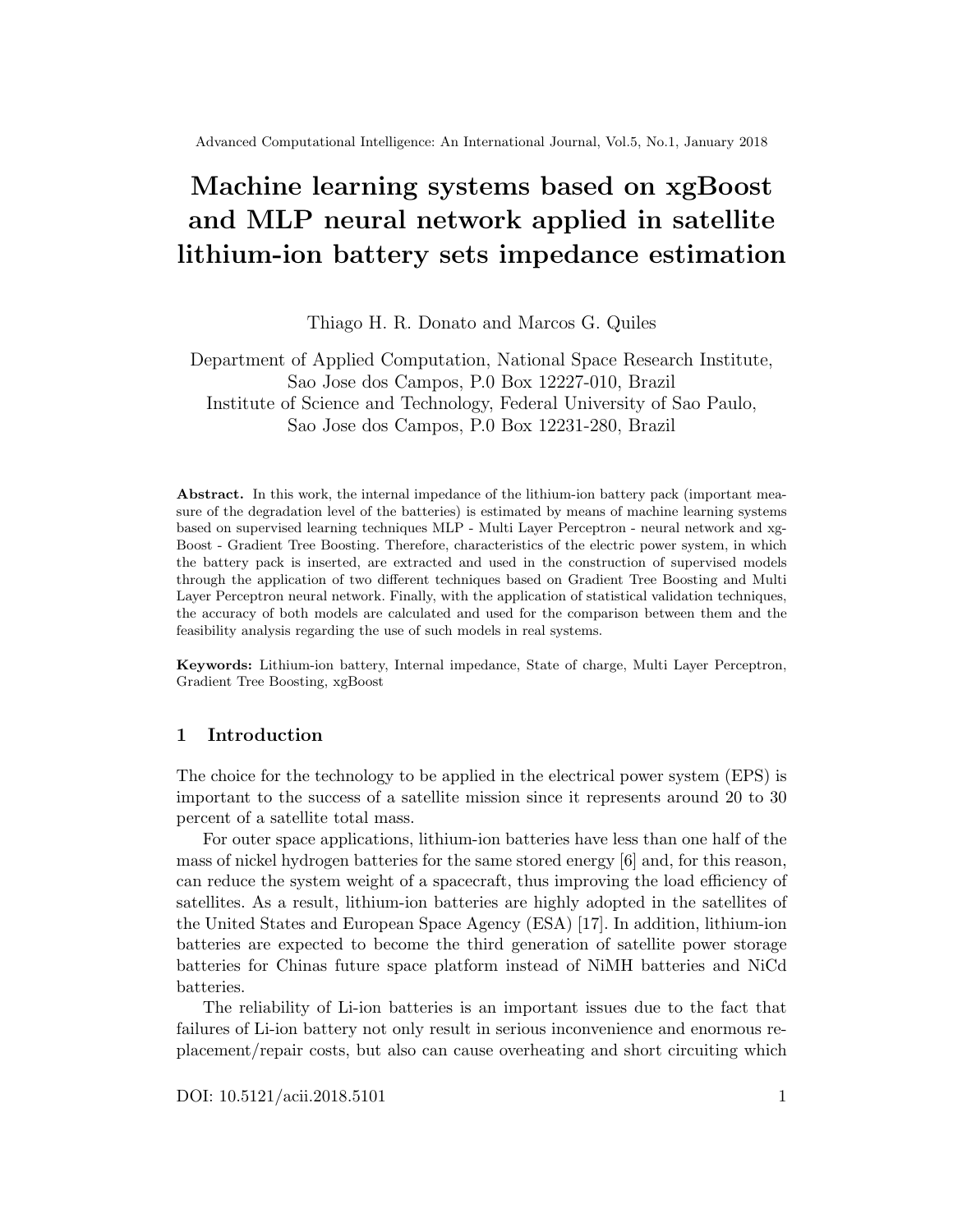# 2.4 Li-ion battery state of charge (SOC) based on battery internal impedance

According to the definition of the SOC, the function which provides the battery state of charge based on battery internal impedance is obtained as follows:

$$
SOC_t = SOC_{t0} + \frac{Z_t}{t0} \left( \frac{I}{C_t} \right) d_t
$$
 (8)

Where:

- $\{ SOC_{0}$ : estimated SOC at time to, when the estimation process starts
- $\{ SOC_t : \text{estimated SOC at time } t \}$
- { : current efficiency
- { I: current assumed to be positive when charging
- ${C_n:}$  capacity of the battery at time t

In this study, the battery impedance is obtained through the machine learning systems (see Section 2.2) which can be applied in the determination of battery state of charge (SOC).

Bagging optimization According to bagging optimization method, a training set *Dofsizen* is divided into  $m$  new training sets  $D_i$ ; eachofsizen, by sampling from D uniformly and with replacement. Sampling the  $m$  new training sets with replacement, implies that some observations may be repeated in each  $D_i[1]$ :

This kind of sample is also known as bootstrap sample. In order to obtain the resulting ensemble of models, the  $m$  models are fitted using the above  $m$  bootstrap samples. Finally, all the models are applied to the scoring set and the labels are combined by averaging the output (for regression) or voting (for classification).

# 3 Machine learning systems for Li-ion battery impedance estimation

This study applies two machine learning systems (MLP neural network - Section 2.2 and gradient boosting - Section 2.3) in order to estimate the battery internal impedance and compares the obtained results.

To perform the comparison between the two machine learning systems, a battery testing database provided by NASA Ames Research Center [14] was used as data set. The database comprises sensor monitoring data of Li-ion batteries mounted in batches of 4 and running through 3 different operational profiles (charge, discharge and impedance) at ambient temperatures of 4, 24 and 44 Celsius degrees (see Section 4).

From the analyzed data set, features were selected to characterize the battery condition during a certain period of time (see Section 5). After the development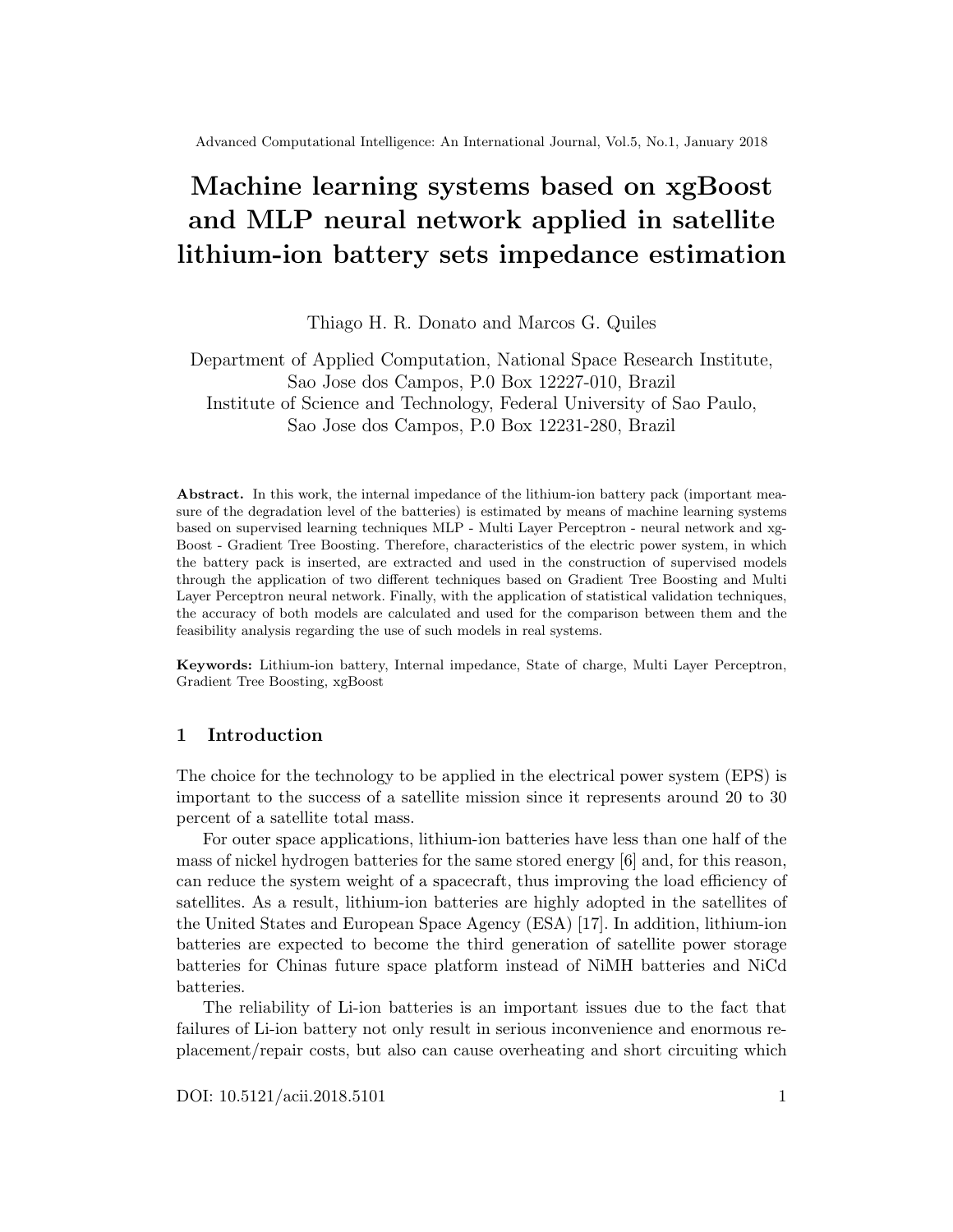of the data set, machine learning systems are trained (see Section 6), Root Mean Square Error (RMSE) performance metric is used to evaluate the obtained machine learning systems (see Section 9) and, if the performance criteria are achieved, they can be considered feasible solutions to estimate the battery internal impedance in an online basis.

#### 4 Data preparation for Li-ion battery impedance estimation

Battery impedance, which decreases over the working time of a battery, is an important and direct indicator for estimating battery state of charge (SOC). In online or in-orbit applications, such as electric vehicles and satellites, the battery internal impedance measurement or monitoring is difficult [11]. It can be used charge transfer resistance and electrolyte resistance extracted from EIS to estimate battery capacity [14]. However, these features can only be obtained via offline tests under the optimal measuring conditions and by using specialized and expensive equipment for EIS measurements [5]. The results of the aging experiment showed that increase in battery capacity loss or resistance in a lifetime is related to operating conditions, such as voltage, current, and temperature. However, in practical applications, several characteristics, such as current and voltage, are controlled to meet the load requirements of an associated circuit and thus cannot represent battery aging [13].

#### 4.1 Li-ion battery testing set information

The following sections apply machine learning techniques in Li-ion battery impedance estimation using battery data provided by National Aeronautics and Space Administration (NASA) Ames Prognostics Center of Excellence [14], where 134 rechargeable lithium-ion batteries were tested.

The laboratory setup and data recording were conducted by National Aeronautics and Space Administration (NASA) Ames Prognostics Center of Excellence [14]. According to NASA experiment, the 134 rechargeable lithium-ion batteries are organized in 34 battery sets. Each battery set contains the test data organized according to Figure 2.

## 4.2 Laboratory setup

The experimental setup primarily consists of a set of Li-ion cells (which may reside either inside or outside an environmental chamber), chargers, loads, EIS equipment for battery health monitoring (BHM), a suite of sensors (voltage, current and temperature), some custom switching circuitry, data acquisition system and a computer for control and analysis. Figure 1 details the assembly of the equipment.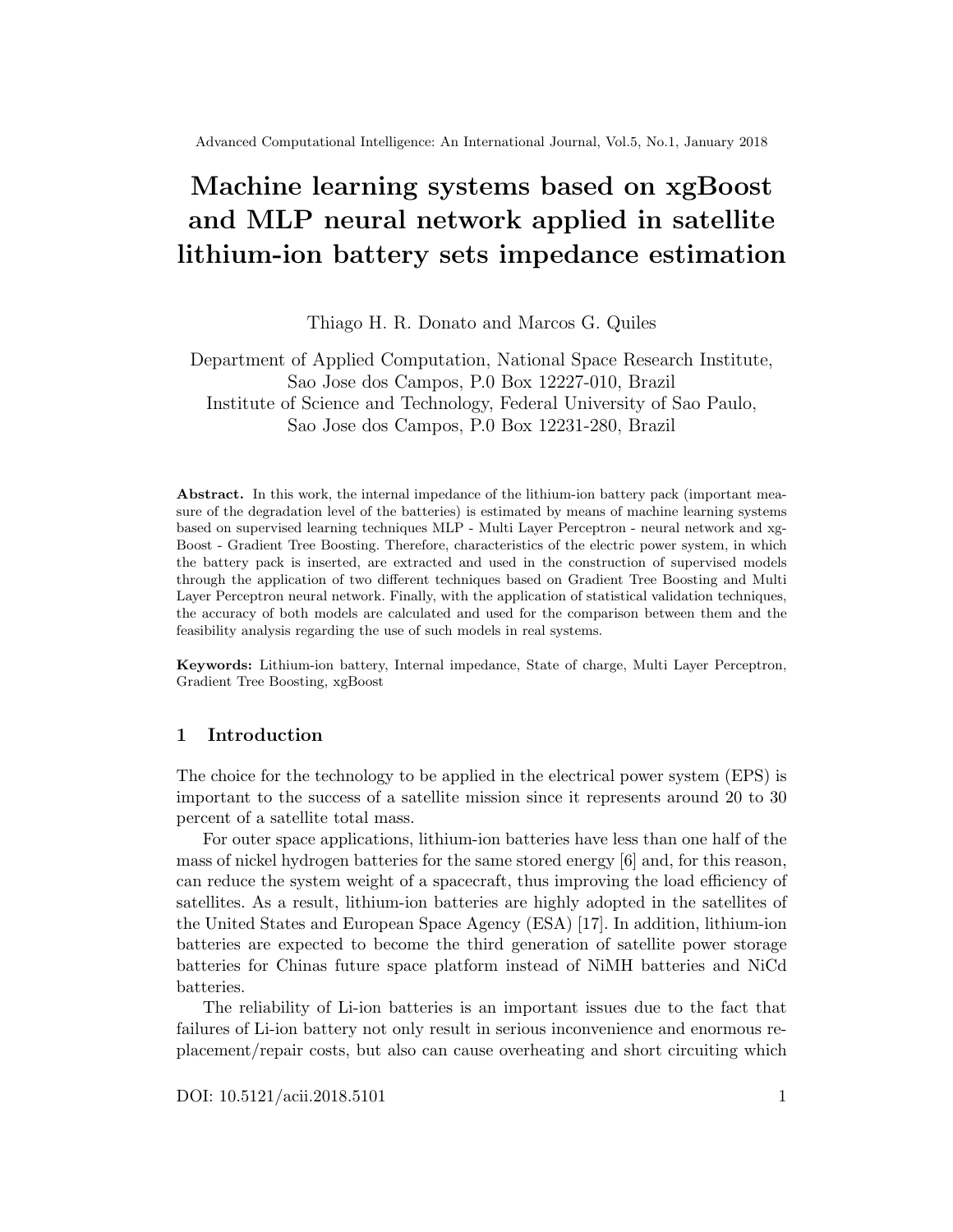

Fig. 1. Laboratory setup [14]

The cells are cycled through charge and discharge cycles under different load and environmental conditions set by the electronic load and environmental chamber respectively. Periodically EIS measurements will be taken to monitor the internal condition of the battery using the BHM module. The DAQ system collects the externally observable parameters from the sensors. The switching circuitry enables the cells to be in the charge, discharge or EIS health monitoring state as dictated by the algorithms running on the control computer [14].

## 4.3 Li-ion battery testing set information

The Li-ion batteries are organized in batches of 4 are run through 3 different operational profiles (charge, discharge and impedance) at ambient temperatures of 4, 24 and 44 oC [14]:

- 1. Charge step: charging was carried out in a constant current (CC) mode at 1.5A until the battery voltage reached 4.2V and then continued in a constant voltage (CV) mode until the charge current dropped to 20mA
- 2. Discharge step: discharging was conducted in CC mode until the discharge voltage reached a predefined cutoff voltage. Fixed and variable load currents at 1, 2, and 4 Amps were used and the discharge runs were stopped at 2V, 2.2V, 2.5V or 2.7V
- 3. Impedance measurement: measurement was performed through an electrochemical impedance spectroscopy (EIS) frequency sweep from 0.1 Hz to 5 kHz

Figure 2 details the battery data structure of the operational profiles.

## 4.4 Li-ion battery impedance measurement recti er

In order to eliminate the noise generated by time-varying current passing through an electro-chemical cell or battery due to load fluctuation, a filtering approach or an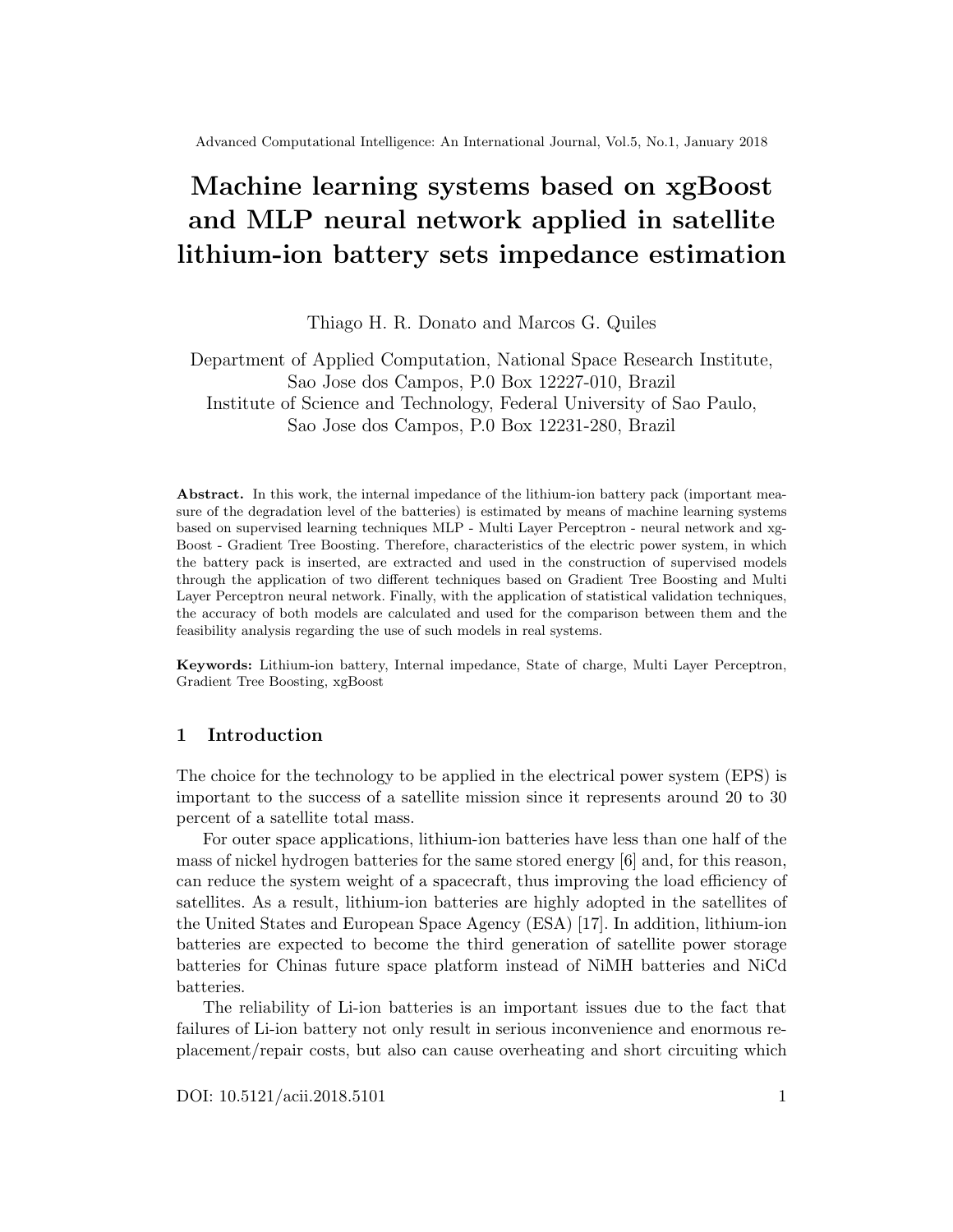

Fig. 2. Data structure [14]

electronic cancellation technique shall be applied. In the laboratory setup described above, it was used an electronic device.

Time-varying current flowing in a circuit which includes the cell/battery is sensed externally to the cell/battery with a magnetically-coupled ac current probe thereby producing an induced time-varying signal. This induced signal is amplified to the level of the original time-varying current and applied to the cell/battery's terminals in phase-opposition to the original current. As a result, the component of time-varying current flowing in the cell/battery's external leads assumes an alternate path around the cell/battery and is effectively canceled within the cell/battery itself [2].

#### 5 Features selection for Li-ion battery impedance estimation

In this study, the 134 rechargeable lithium-ion batteries are organized in 34 battery sets. Each battery set contains the test data according to Figure 2. For each C-D (charge and discharge) cycle, the following features were extracted [20]:

- { F1: during charge cycle, time interval between the nominal voltage and the cutoff voltage
- { F2: during charge cycle, time interval between the nominal current and the cutoff current
- { F3: during discharge cycle, time interval between two predefined voltages
- { F4: average temperature during the time interval F1
- { F5: average temperature during the time interval F2
- { F6: during discharge cycle, cutoff voltage

The historical set applied in the machine learning systems modeling includes the six features (F1, F2, F3, F4, F5 and F6) and the label attribute which corresponds to the rectified battery impedance. For each machine learning system, two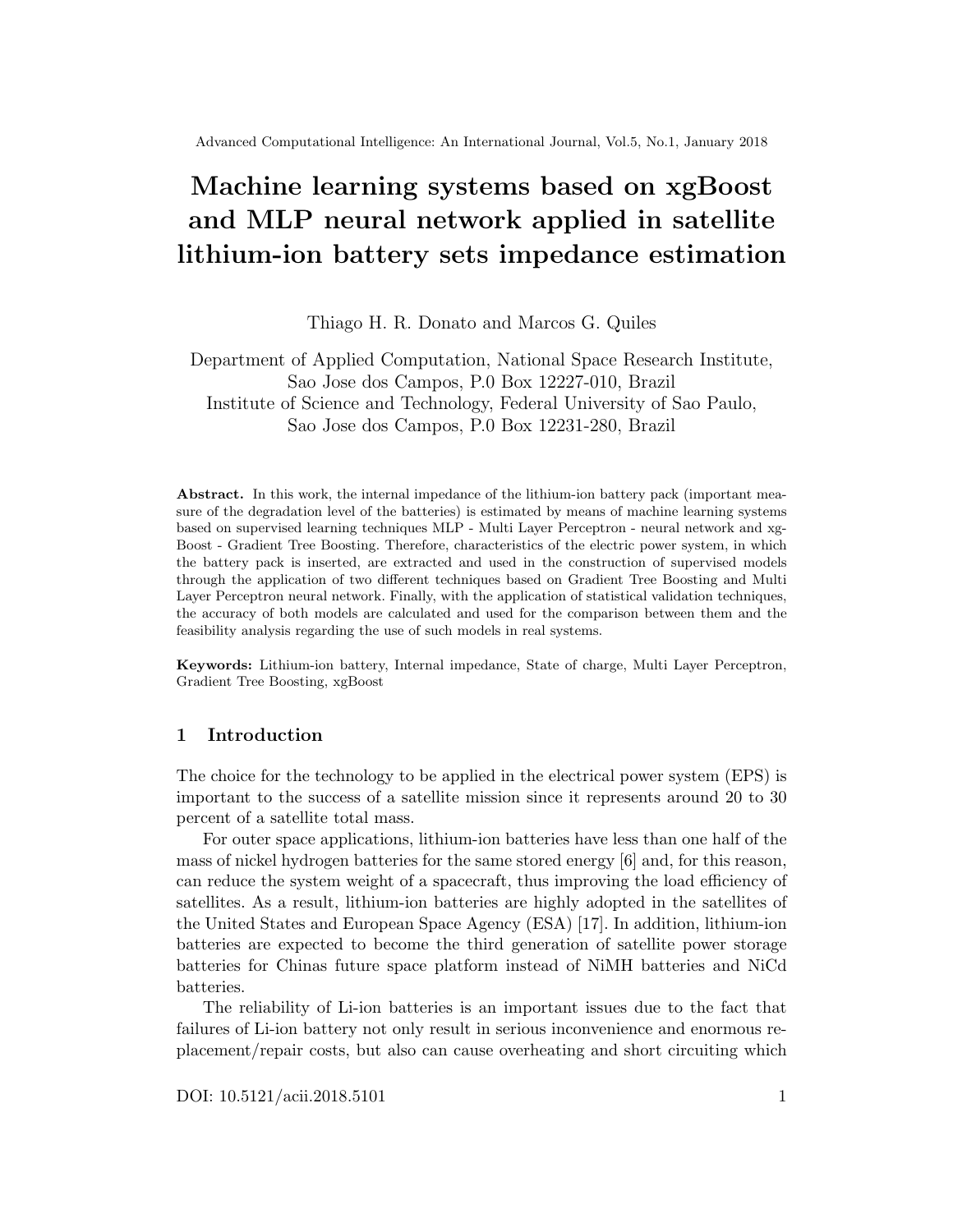regression models are built in order to estimate the real and imaginary components of the rectified impedance. Tables 1 and 2 are extractions of the historical sets corresponding to the real and imaginary components which contain 20 records (C-D cycles) for each one of the 34 battery sets (684 records - C-D cycles, in total).

Table 1. Historical set - impedance real component

cycle F1 F2 F3 F4 F5 F6 imp re 4 1 9966.407 6422.609 472.313 27.0074 26.3008 2.4556 0.06175 4 2 10226.375 6627.891 472.125 25.6742 26.5323 2.6321 0.05989 4 3 10635.968 6528.063 472.344 25.6754 26.3325 2.5010 0.05919

Table 2. Historical set - impedance imaginary component

cycle F1 F2 F3 F4 F5 F6 imp img 4 1 9966.407 6422.609 472.313 27.0074 26.3008 2.4556 -0.00096 4 2 10226.375 6627.891 472.125 25.6742 26.5323 2.6321 -0.00112 4 3 10635.968 6528.063 472.344 25.6754 26.3325 2.5010 -0.00105

#### 6 Li-ion battery impedance data modeling

After the data preparation, two machine learning techniques (MLP neural network - Section 2.2 and gradient boosting - Section 2.3) are applied in order to estimate the battery internal impedance. For each applied technique, a few training cycles are executed with the variation of the technique hyperparameters. Therefore, each training cycle generates a regression model which can be compared with the other obtained regression models by the application of the RMSE (Root Mean Square Error) validation technique, according to Section 2.3.

#### 7 MLP neural network with monotonicity constraints modeling

Tables 1 and 2 are used to build two regression models based on MLP neural network technique (Section 2.2).

Multi Layer Perceptron neural network with monotonicity constraints implements one hidden-layer Multi Layer Perceptron neural network (MLP) models that enforces monotonic relations on designated input variables. Each training cycle applies 10 or 20 ensemble members to fit and 1, 2, 3 or 4 hidden nodes in the hidden layer.

The ensemble members to fit in each training cycle are obtained according to Section 2.4. Each ensemble member contains a random subset of 70 percent of the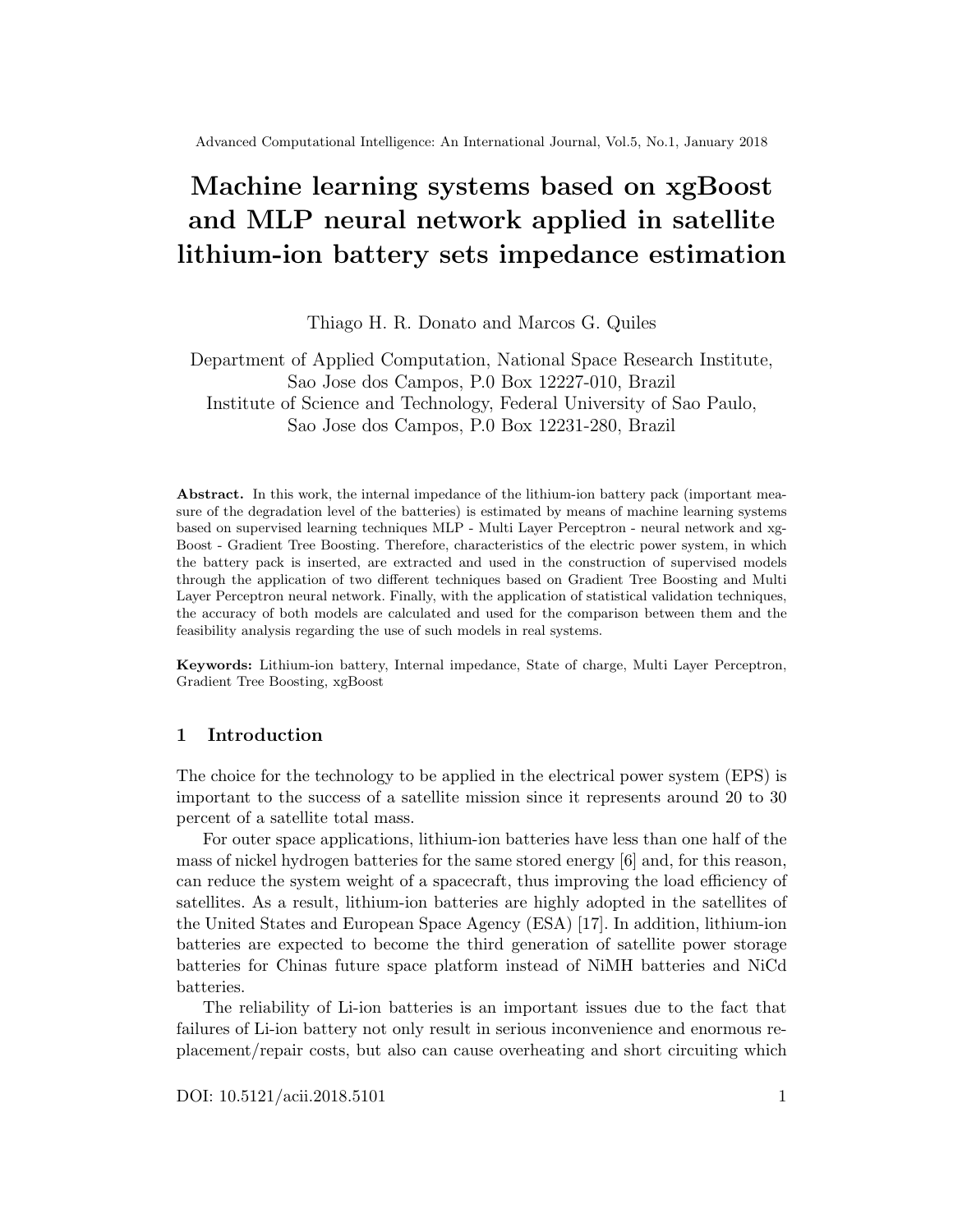training set and, after generating the 10 or 20 regression models (depending on the number of ensemble members to fit), the result corresponds to the mean value obtained through the application of all regression models.

These training cycles with different combinations result into different MLP neural networks with monotonicity constraints. These different combinations of the hyperparameters are described in Table 3.

| Hyperparameter Description |                                                                 | Possible values |  |
|----------------------------|-----------------------------------------------------------------|-----------------|--|
| hidden1                    | number of hidden nodes in the first hidden layer $ 1, 2, 3, 4 $ |                 |  |
| n.ensemble                 | number of ensemble members to fit                               | 10, 20          |  |
| monotone                   | column indices of covariates for which the                      |                 |  |
|                            | monotonicity constraint should hold                             |                 |  |
| bag                        | logical variable indicating whether or not                      |                 |  |
|                            | bootstrap aggregation (bagging) should                          | TRUE            |  |
|                            | be used                                                         |                 |  |
| iter.max                   | maximum number of iterations of                                 | 500             |  |
|                            | the optimization algorithm                                      |                 |  |

Table 3. MLP neural network with monotonicity constraints hyperparameters

# 7.1 MLP neural network modeling with monotonicity constraints and 10 ensemble members to t

Estimative of real component of battery set impedance Using the backpropagation algorithm to update the MLP neural network weights, monotonicity constraints, 10 ensemble members to fit and using different numbers of hidden nodes in the hidden layer  $(1, 2, 3 \text{ or } 4)$ , the real component of the battery impedance through the cycles is according the Figure 3.

Estimative of imaginary component of battery set impedance Using the backpropagation algorithm to update the MLP neural network weights, monotonicity constraints, 10 ensemble members to fit and using different numbers of hidden nodes in the hidden layer  $(1, 2, 3 \text{ or } 4)$ , the imaginary component of the battery impedance through the cycles is according the Figure 4.

# 7.2 MLP neural network modeling with monotonicity constraints and 20 ensemble members to t

Estimative of real component of battery set impedance Using the backpropagation algorithm to update the MLP neural network weights, monotonicity constraints, 20 ensemble members to fit and using different numbers of hidden nodes in the hidden layer  $(1, 2, 3 \text{ or } 4)$ , the real component of the battery impedance through the cycles is according the Figure 5.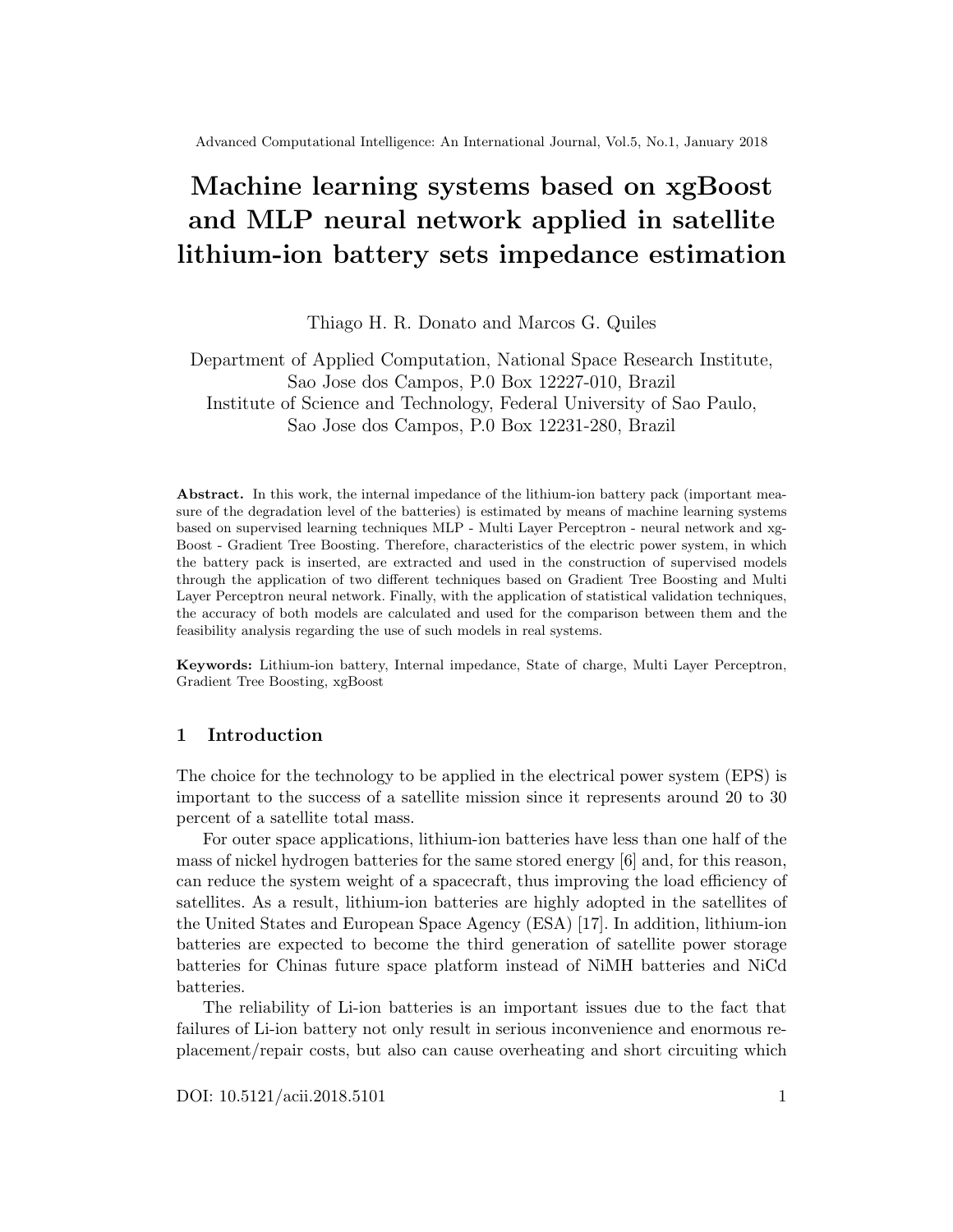

Fig. 3. Estimated real component of battery set impedance using MLP neural network modeling with monotonicity constraints and 10 ensemble members to fit



Fig. 4. Estimated imaginary component of battery set impedance using MLP neural network modeling with monotonicity constraints and 10 ensemble members to fit

Estimative of imaginary component of battery set impedance Using the backpropagation algorithm to update the MLP neural network weights, monotonicity constraints, 20 ensemble members to fit and using different numbers of hidden nodes in the hidden layer  $(1, 2, 3 \text{ or } 4)$ , the imaginary component of the battery impedance through the cycles is according the Figure 6.

# 7.3 MLP neural network with monotonicity constraints model validation

Applying the RMSE (Root Mean Square Error) validation technique, according to Section 2.3, each model developed with the application of Multi Layer Perceptron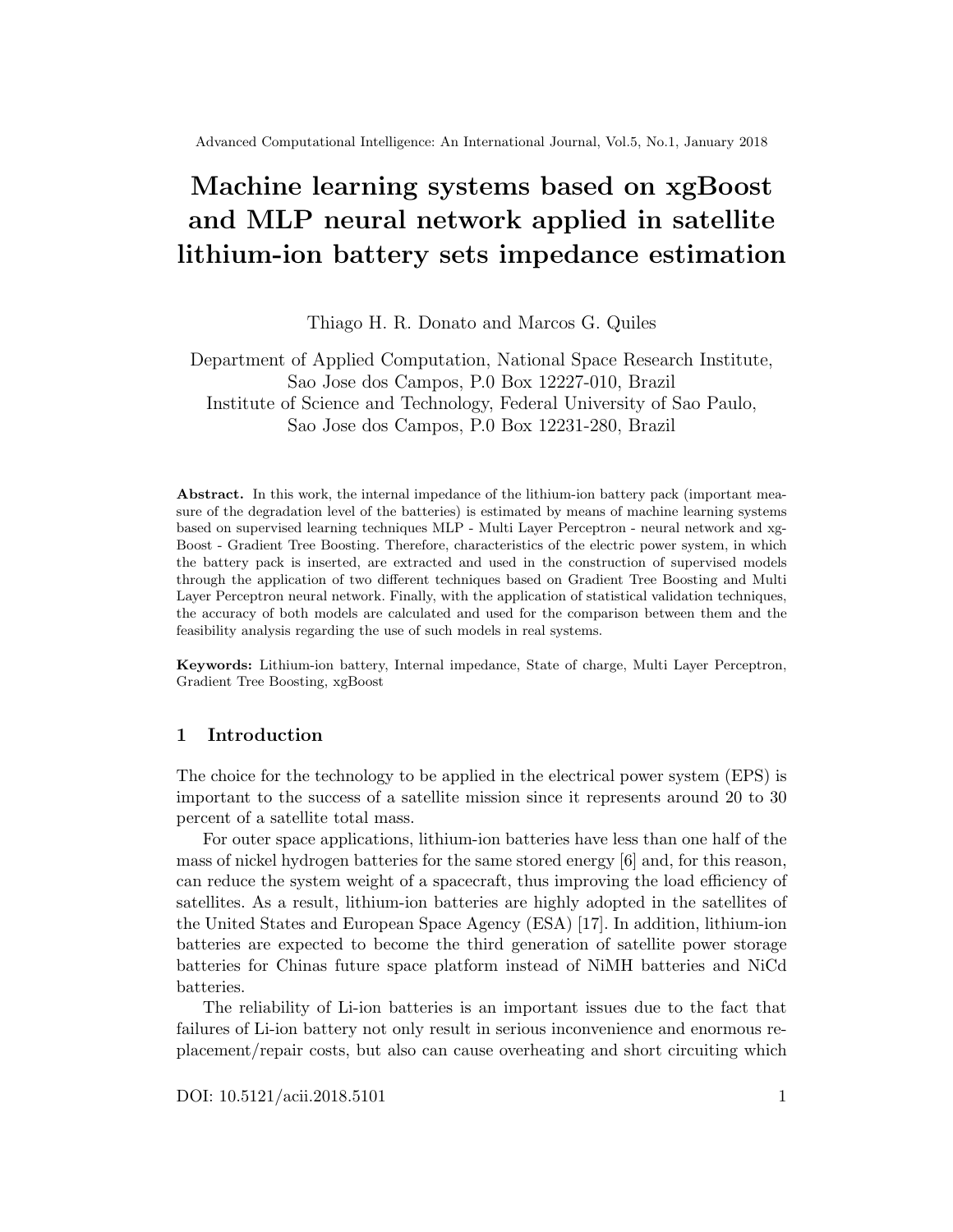

Fig. 5. Estimated real component of battery set impedance using MLP neural network modeling with monotonicity constraints and 20 ensemble members to fit



Fig. 6. Estimated imaginary component of battery set impedance using MLP neural network modeling with monotonicity constraints and 20 ensemble members to fit

technique in the estimative of real and imaginary components of the battery set impedance was evaluated and the corresponding RMSE values are presented in Table 4.

Increasing the number of ensemble members to fit, there was no impact on the root square mean error for estimating the real component of battery set impedance. However, a higher number of ensemble members to fit minimized the root square mean error for estimating the imaginary component of battery set impedance.

According to Table 4, a higher number of hidden nodes on the hidden layer minimizes the root square mean error for estimating the real and imaginary components of battery set impedance.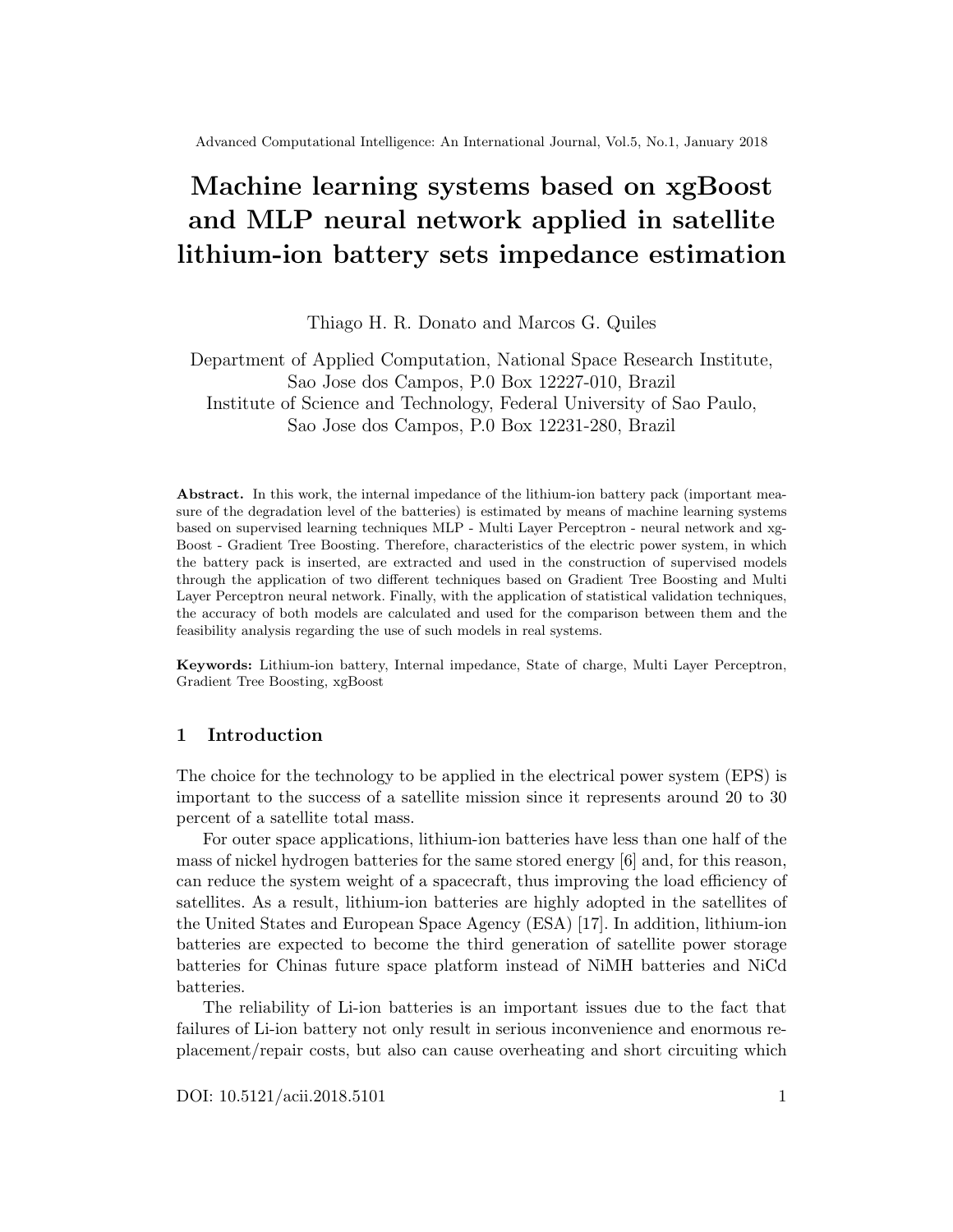|           | Battery impedance Ensemble members to fit Hidden nodes on layer RMSE |   |              |
|-----------|----------------------------------------------------------------------|---|--------------|
| real      | 20                                                                   |   | 0.0161220600 |
| real      | 20                                                                   |   | 0.0124101700 |
| real      | 20                                                                   |   | 0.0100222800 |
| real      | 20                                                                   | 4 | 0.0094165090 |
| imaginary | 20                                                                   |   | 0.0011236520 |
| imaginary | 20                                                                   |   | 0.0007225610 |
| imaginary | 20                                                                   |   | 0.0004410664 |
| imaginary | 20                                                                   |   | 0.0003257367 |

Table 4. MLP neural network with monotonicity constraints model validation

The MLP models with the lower root square mean error in estimating the real and imaginary components of battery set impedance have the configuration of 20 ensemble members to fit and 4 hidden nodes on the hidden layer and an RMSE error of 0.0094165090 and 0.0003257367, respectively.

## 8 Gradient boosting modeling

Tables 1 and 2 are used to build two regression models based on gradient boosting technique (Section 2.3). The training set is divided into training and validation sets. The validation set is used to evolve the regression models during each gradient boosting iteration. Each training cycle applies an 'eta' equal to 0.20 or 0.60 to control the learning rate and a subsample ratio of the training instances of 0.80, 0.85, 0.90 or 0.95.

These training cycles with different combinations result into different gradient boosting models. These different combinations of the hyperparameters are described in Table 5.

| Hyperparameter Description |                                           | $\overline{\text{Pos}}$ sible values |  |
|----------------------------|-------------------------------------------|--------------------------------------|--|
| objective                  | objective function                        | reg:linear                           |  |
| max_depth                  | maximum depth of a tree                   | 10                                   |  |
| leta                       | control the learning rate: scale          |                                      |  |
|                            | contribution of each tree by a factor     | 0.20, 0.60                           |  |
|                            | of $0 \lt$ eta $\lt 1$                    |                                      |  |
| col_sample                 | subsample ratio of columns                | 0.80                                 |  |
|                            | when constructing each tree               |                                      |  |
| ss_sample                  | subsample ratio of the training instance. |                                      |  |
|                            | 0.5 means that xgboost randomly           | 0.80, 0.85, 0.90, 0.95               |  |
|                            | collected half of the data to grow trees  |                                      |  |
|                            | and this will prevent overfitting         |                                      |  |
| $\alpha$ leval_metric      | evaluation metric per validation cycle    | root mean square error               |  |
| Inrounds                   | the max number of validation cycles       | 200                                  |  |

Table 5. Gradient boosting hyperparameters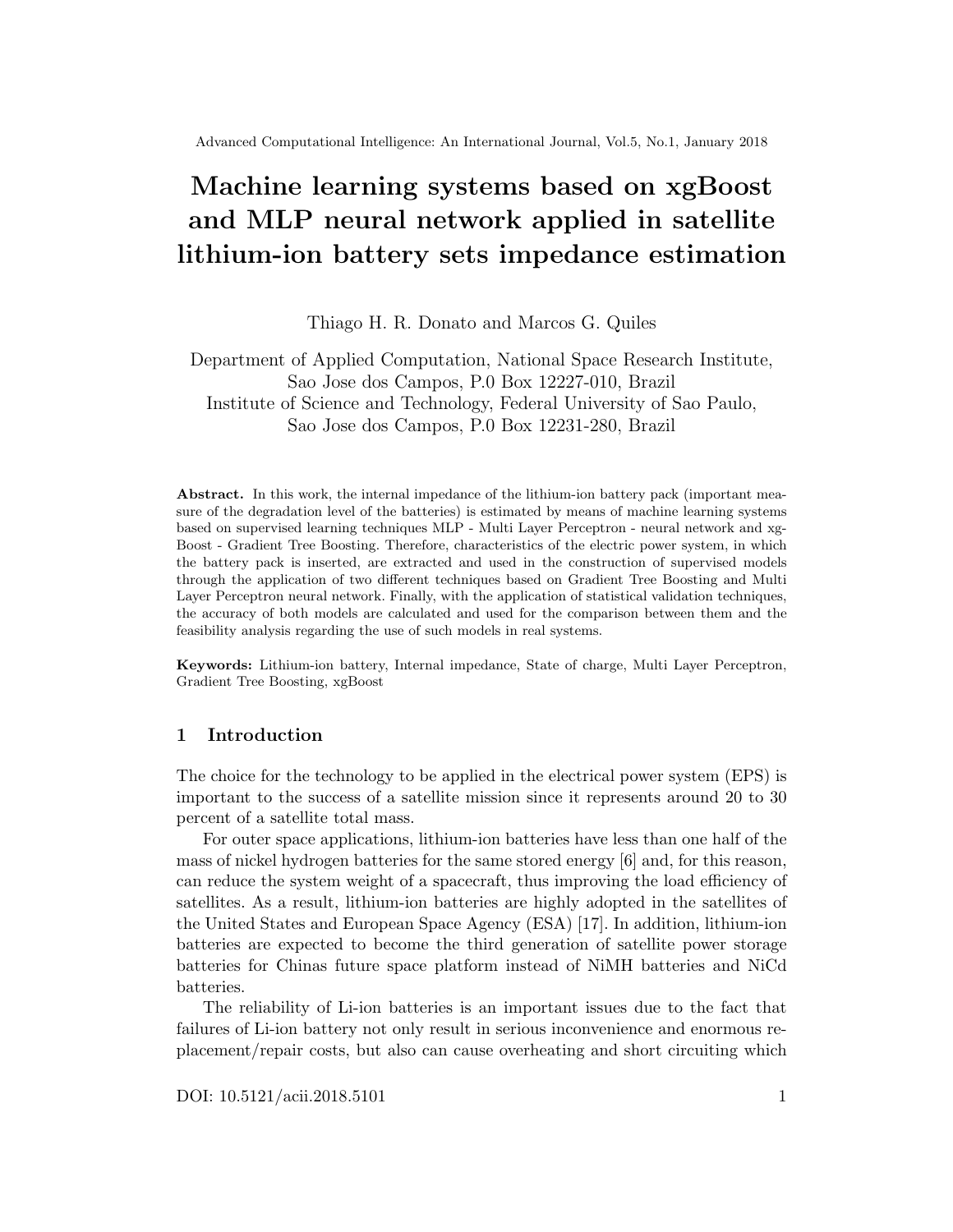The hyperparameter 'eta' has an important role in the gradient boosting modeling since it controls the learning rate. This parameter scales the contribution of each tree by a factor between 0 and 1 when it is added to the current approximation. It is used to prevent overfitting by making the boosting process more conservative. Lower value for 'eta' implies larger value for 'nrounds': low 'eta' value means model more robust to overfitting but slower to compute.

#### 8.1 Gradient boosting modeling with  $eta = 0.20$

Estimating real component of battery set impedance Building an ensemble of decision trees in which each decision tree is built in order to minimize the error of the previous one (gradient boosting method), setting the maximum depth of the trees to 10, applying the root mean square error method as a metric to evolve the model with the validation set, controlling the learning rate through 'eta' of 0.20 and subsetting the training set instances with distinct ratios (0.80, 0.85, 0.90 or 0.95), the real component of the battery impedance through the cycles is according the Figure 7.



Fig. 7. Estimated real component of battery set impedance using gradient boosting modeling with  $eta = 0.20$ 

Estimating imaginary component of battery set impedance Building an ensemble of decision trees in which each decision tree is built in order to minimize the error of the previous one (gradient boosting method), setting the maximum depth of the trees to 10, applying the root mean square error method as a metric to evolve the model with the validation set, controlling the learning rate through 'eta' of 0.20 and subsetting the training set instances with distinct ratios (0.80,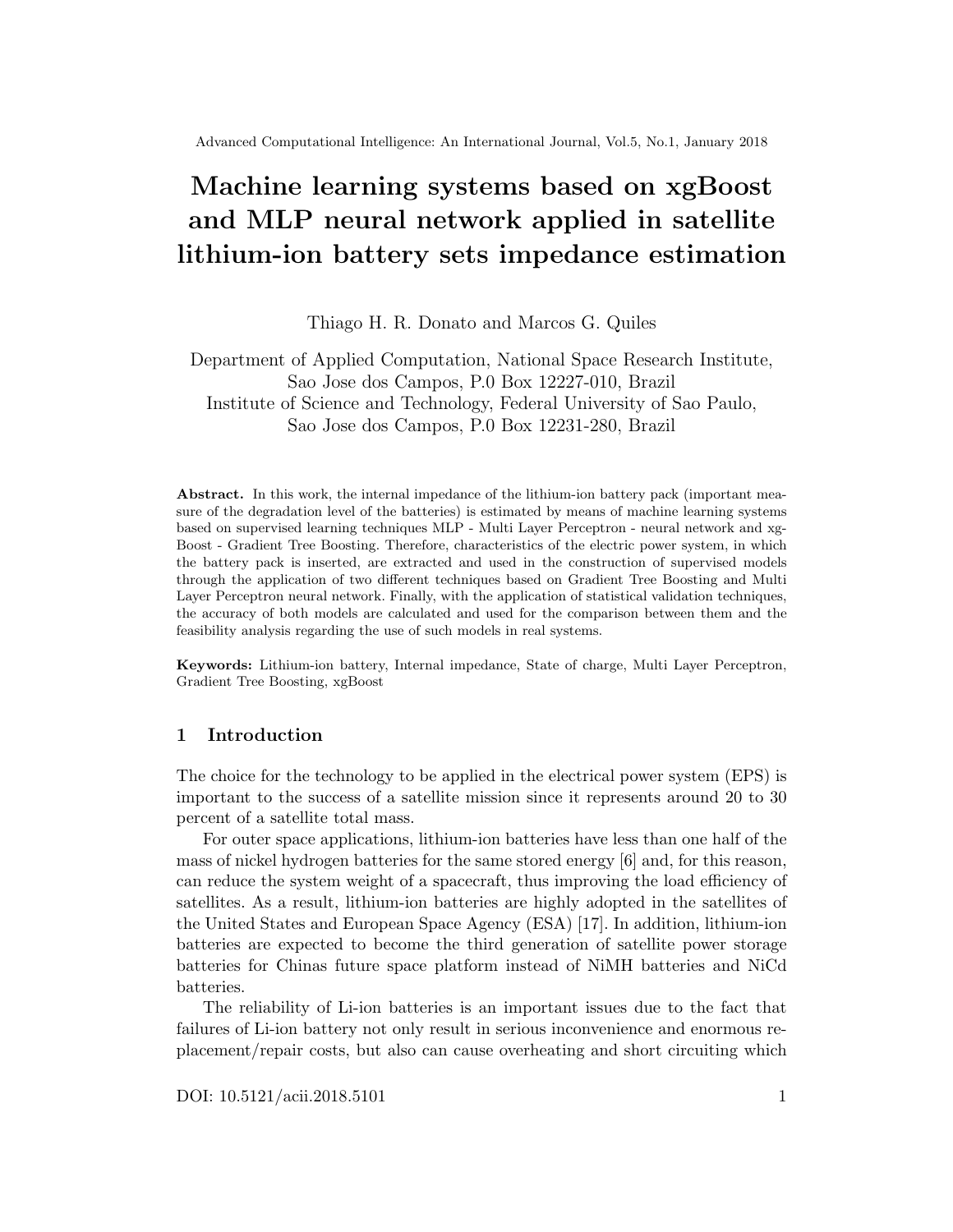0.85, 0.90 or 0.95), the imaginary component of the battery impedance through the cycles is according the Figure 8.



Fig. 8. Estimated imaginary component of battery set impedance using gradient boosting modeling with  $eta = 0.20$ 

## 8.2 Gradient boosting modeling with  $eta = 0.60$

Estimating real component of battery set impedance Building an ensemble of decision trees in which each decision tree is built in order to minimize the error of the previous one (gradient boosting method), setting the maximum depth of the trees to 10, applying the root mean square error method as a metric to evolve the model with the validation set, controlling the learning rate through 'eta' of 0.60 and subsetting the training set instances with distinct ratios (0.80, 0.85, 0.90 or 0.95), the real component of the battery impedance through the cycles is according the Figure 9.

Estimating imaginary component of battery set impedance Building an ensemble of decision trees in which each decision tree is built in order to minimize the error of the previous one (gradient boosting method), setting the maximum depth of the trees to 10, applying the root mean square error method as a metric to evolve the model with the validation set, controlling the learning rate through 'eta' of 0.60 and subsetting the training set instances with distinct ratios (0.80, 0.85, 0.90 or 0.95), the imaginary component of the battery impedance through the cycles is according the Figure 10.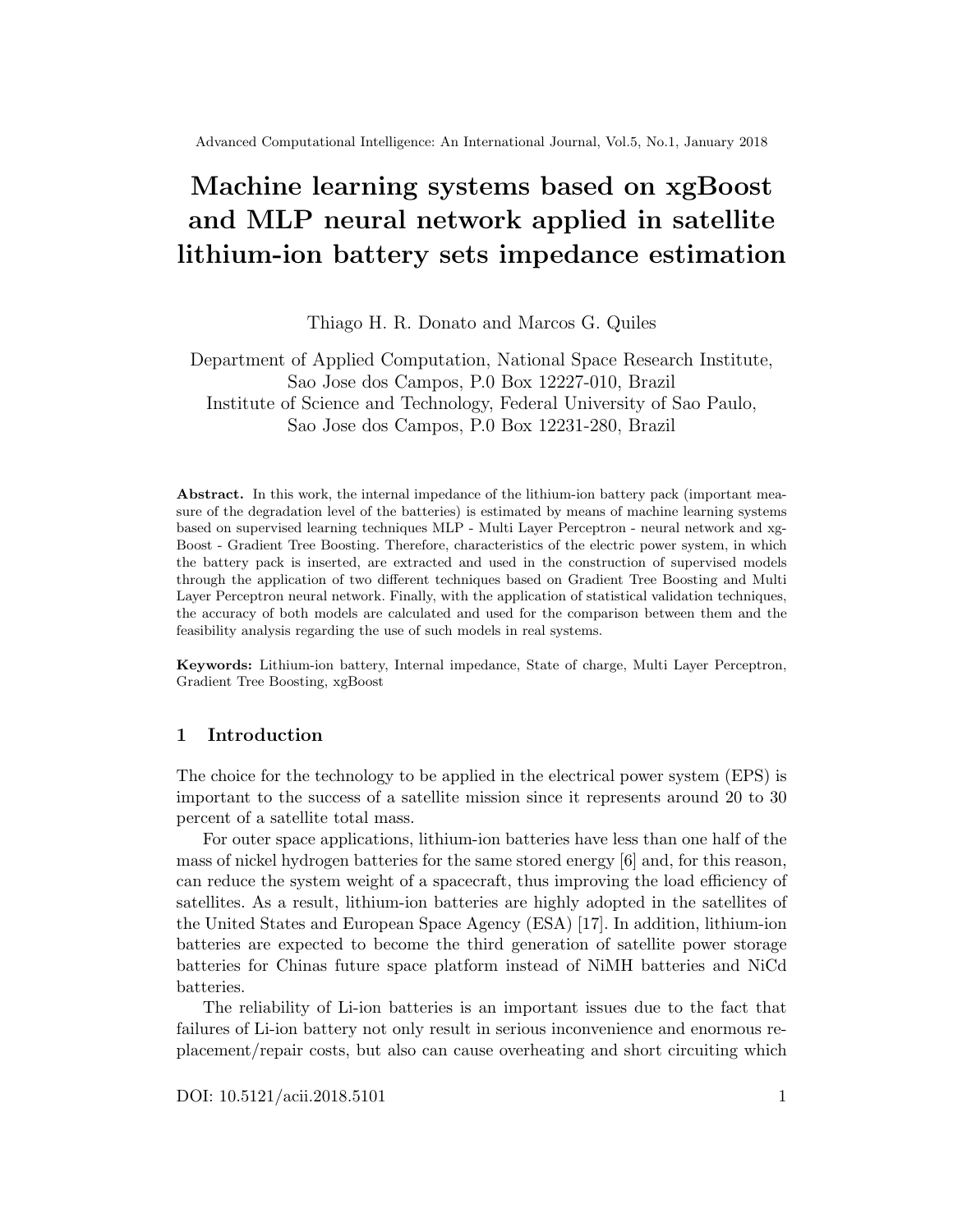

Fig. 9. Estimated real component of battery set impedance using gradient boosting modeling with  $eta = 0.60$ 



Fig. 10. Estimated imaginary component of battery set impedance using gradient boosting modeling with  $eta = 0.60$ 

# 8.3 Gradient boosting model validation

Applying the RMSE (Root Mean Square Error) validation technique, according to Section 2.3, each model developed with the application of Gradient boosting technique in the estimating real and imaginary components of the battery set impedance was evaluated and the corresponding RMSE values are presented in Table 6.

A lower 'eta' minimizes the root square mean error for estimating the real and imaginary components of battery set impedance. According to Table 6, increasing the number of instances to be used in the training process, there was a decrease on the root square mean error for estimating the real component of battery set impedance. However, a higher number of instances to be used in the training process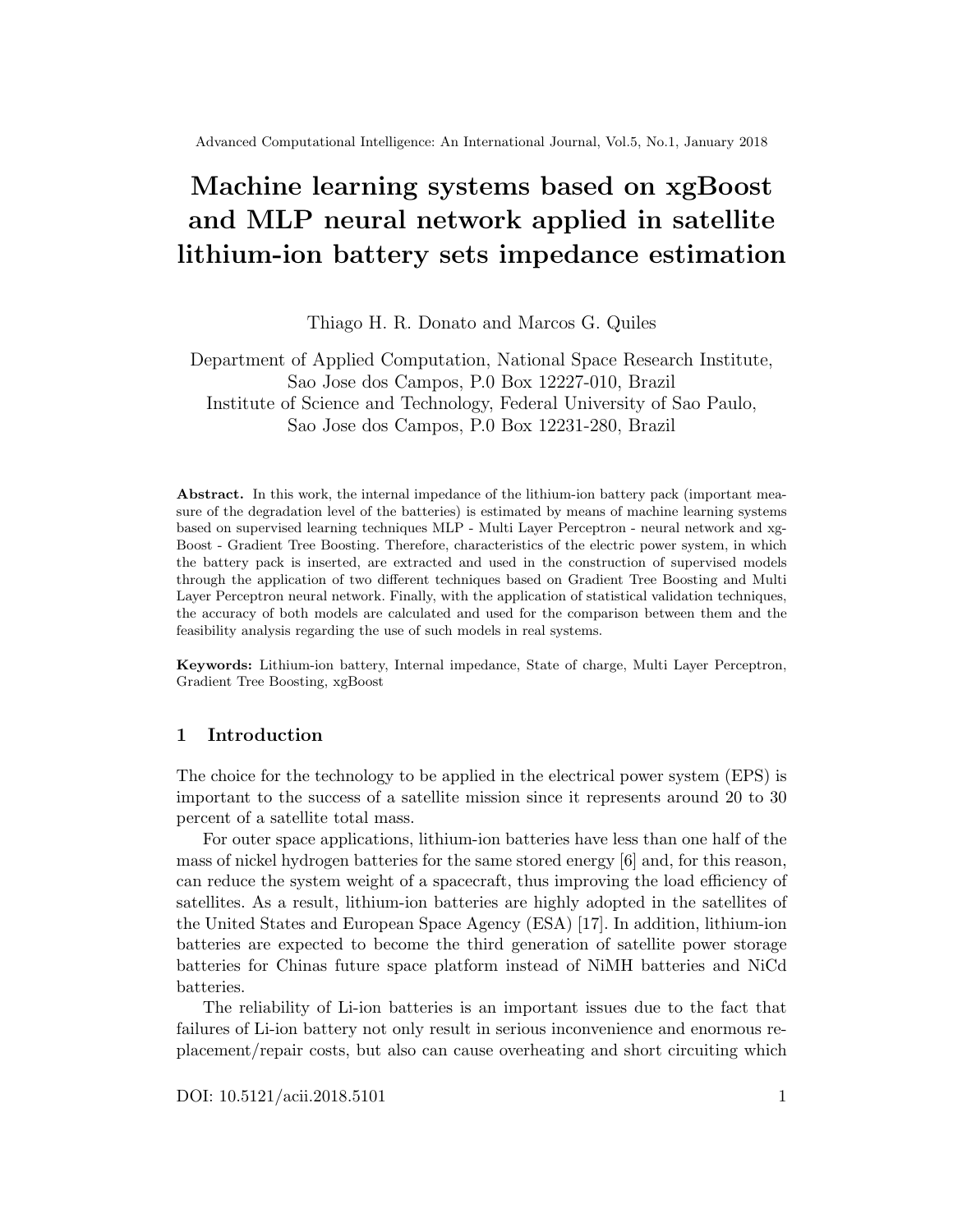|           | Battery impedance 'eta' - Learning rate Subsample ratio RMSE |                |              |
|-----------|--------------------------------------------------------------|----------------|--------------|
| real      | 0.20                                                         | $ 0.80\rangle$ | 0.0057317940 |
| real      | 0.20                                                         | $ 0.85\rangle$ | 0.0044927730 |
| real      | 0.20                                                         | $ 0.90\rangle$ | 0.0034616720 |
| real      | 0.20                                                         | $ 0.95\rangle$ | 0.0028836380 |
| imaginary | 0.20                                                         | $ 0.80\rangle$ | 0.0003310718 |
| imaginary | 0.20                                                         | $ 0.85\rangle$ | 0.0006632989 |
| imaginary | 0.20                                                         | $ 0.90\rangle$ | 0.0005046742 |
| imaginary | 0.20                                                         | 0.95           | 0.0001962272 |

Table 6. Gradient boosting model validation

maximized the root square mean error for estimating the imaginary component of battery set impedance.

The Gradient boosting models with the lower root square mean error in estimating the real and imaginary components of battery set impedance have the configuration of 'eta'=0.20 and a subsample ratio of 0.95 and an RMSE error of 0.0028836380 and 0.0001962272, respectively.

## 9 Li-ion battery impedance model validation

According to RMSE validation technique (see Section 2.3), the Multi Layer Perceptron model with the higher performance (20 ensemble members to fit and 4 hidden nodes on the hidden layer) and the Gradient Tree Boosting model with the higher performance ('eta'=0.20 and a subsample ratio of 0.95) are compared in 11 regarding the estimation of the real and imaginary components of the battery set impedance.



Fig. 11. RMSE State of charge (SOC) model validation